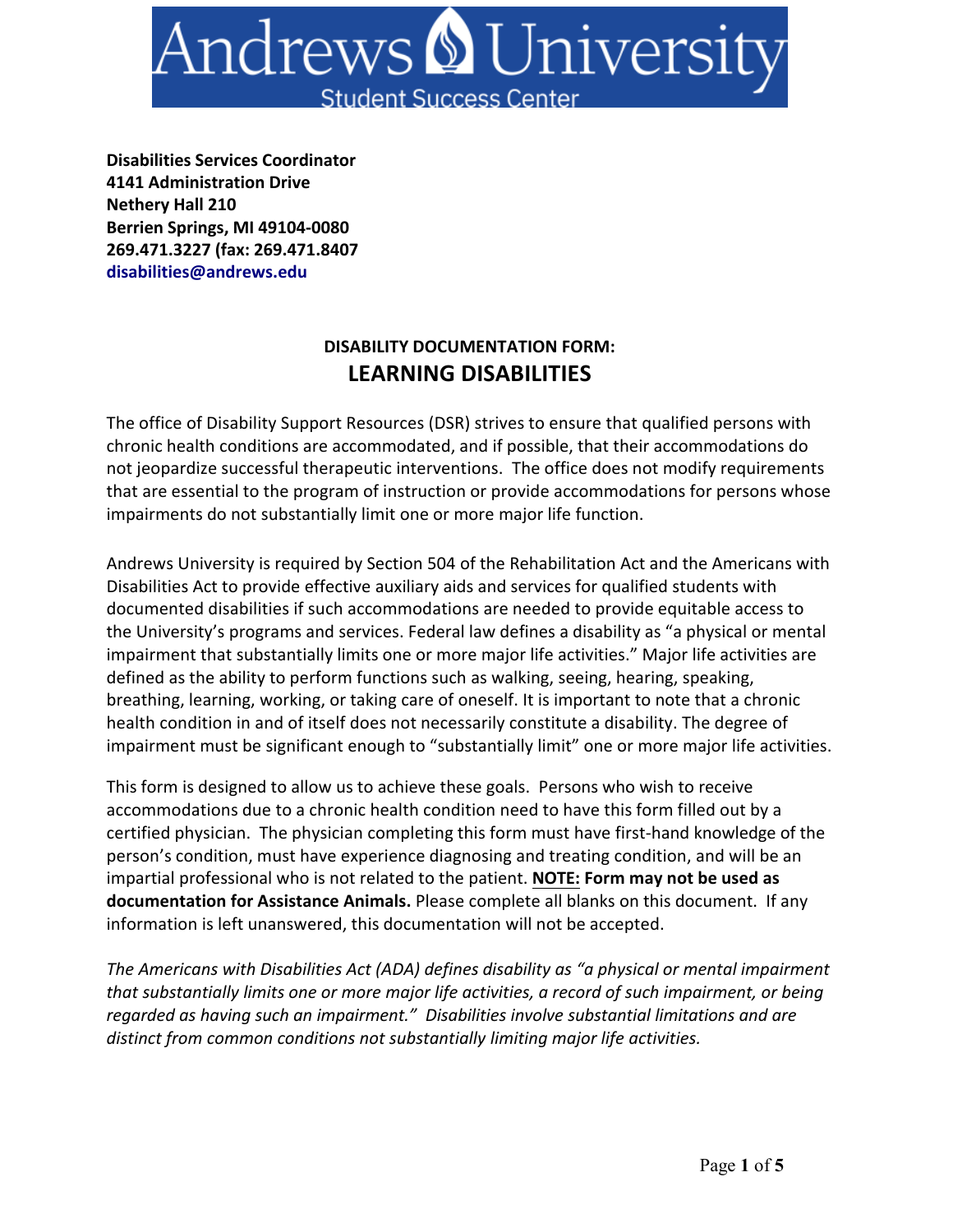# **Client Information (to be completed by the client)**

| Date of Birth: ___________________________Client's Student ID#: _________________ |  |  |  |  |  |
|-----------------------------------------------------------------------------------|--|--|--|--|--|
| Certifying Professional (to be completed by the certifying professional)          |  |  |  |  |  |
|                                                                                   |  |  |  |  |  |
|                                                                                   |  |  |  |  |  |
|                                                                                   |  |  |  |  |  |
|                                                                                   |  |  |  |  |  |
|                                                                                   |  |  |  |  |  |
|                                                                                   |  |  |  |  |  |
| Phone Area Code: (______) Phone Number _____________________                      |  |  |  |  |  |
|                                                                                   |  |  |  |  |  |
|                                                                                   |  |  |  |  |  |
| Office web address: ______________                                                |  |  |  |  |  |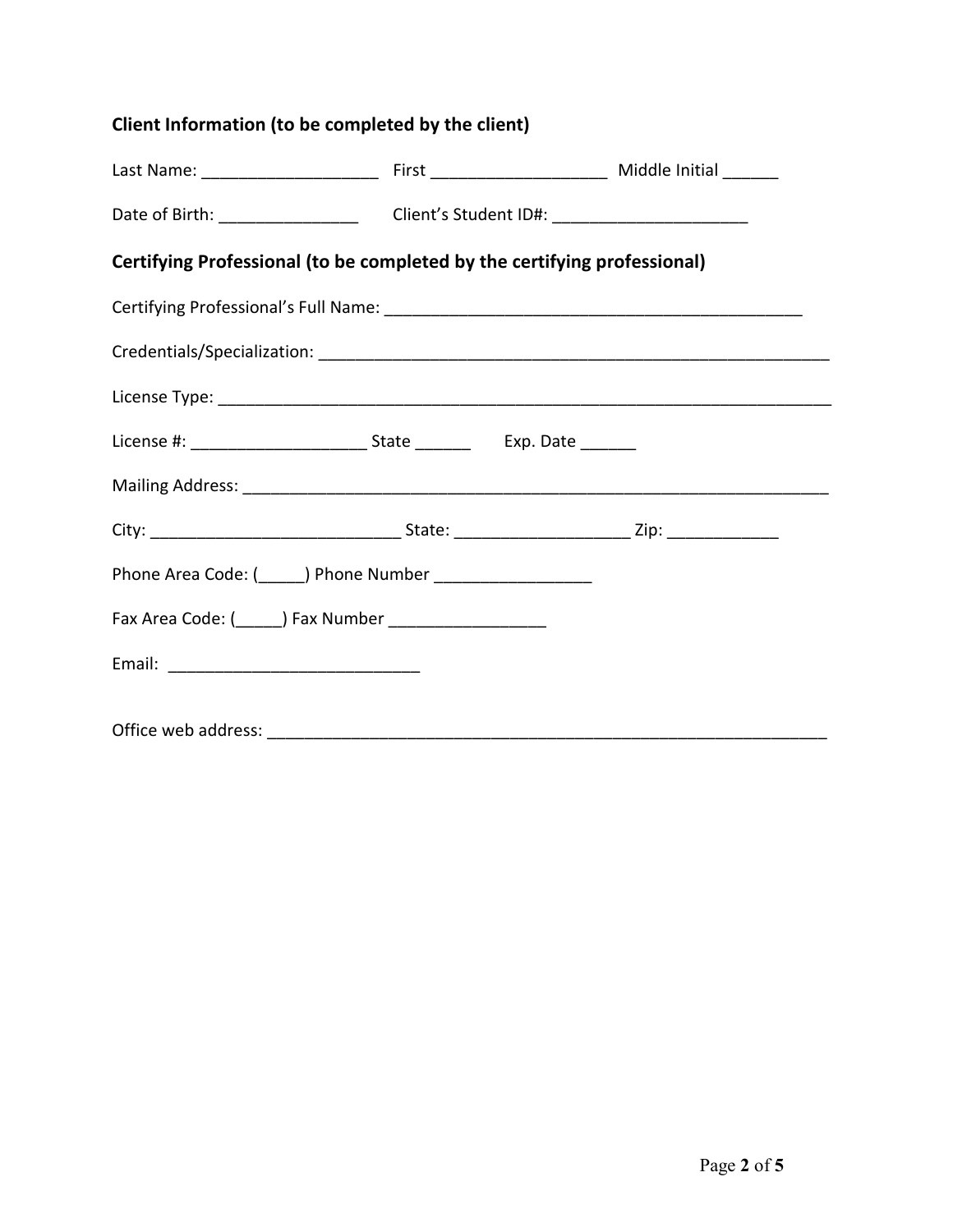### **Diagnosis/Diagnoses: Please include DSM or ICD Codes and name of condition(s)**

Date of onset: \_\_\_\_\_\_\_\_\_\_\_\_\_\_\_\_ Date of diagnosis: \_\_\_\_\_\_\_\_\_\_\_\_\_\_\_\_\_\_\_\_\_\_\_\_\_\_\_\_\_\_

**Diagnostic Tools: How did you arrive at your diagnosis/diagnoses? Please check any relevant items below and attach assessment(s) to this form:** 

| Interviews with the client | Interviews with other persons            |
|----------------------------|------------------------------------------|
| Behavioral observations    | Developmental history                    |
| Psycho-educational testing | Neuro-psychological testing              |
| High School IEP/504 Plan   | Self-rated or interviewed related scales |
| Other                      |                                          |

#### **Medication, Treatment, and Prescribed Aids**

What treatment, medication and prescribed aids are currently being used to address the diagnosis/diagnoses listed above?

Fully describe the impact of medication side-effects that may adversely affect the client's academic or workplace performance:

Is the client compliant with medication and prescribed aids as part of the treatment plan? If no, please explain: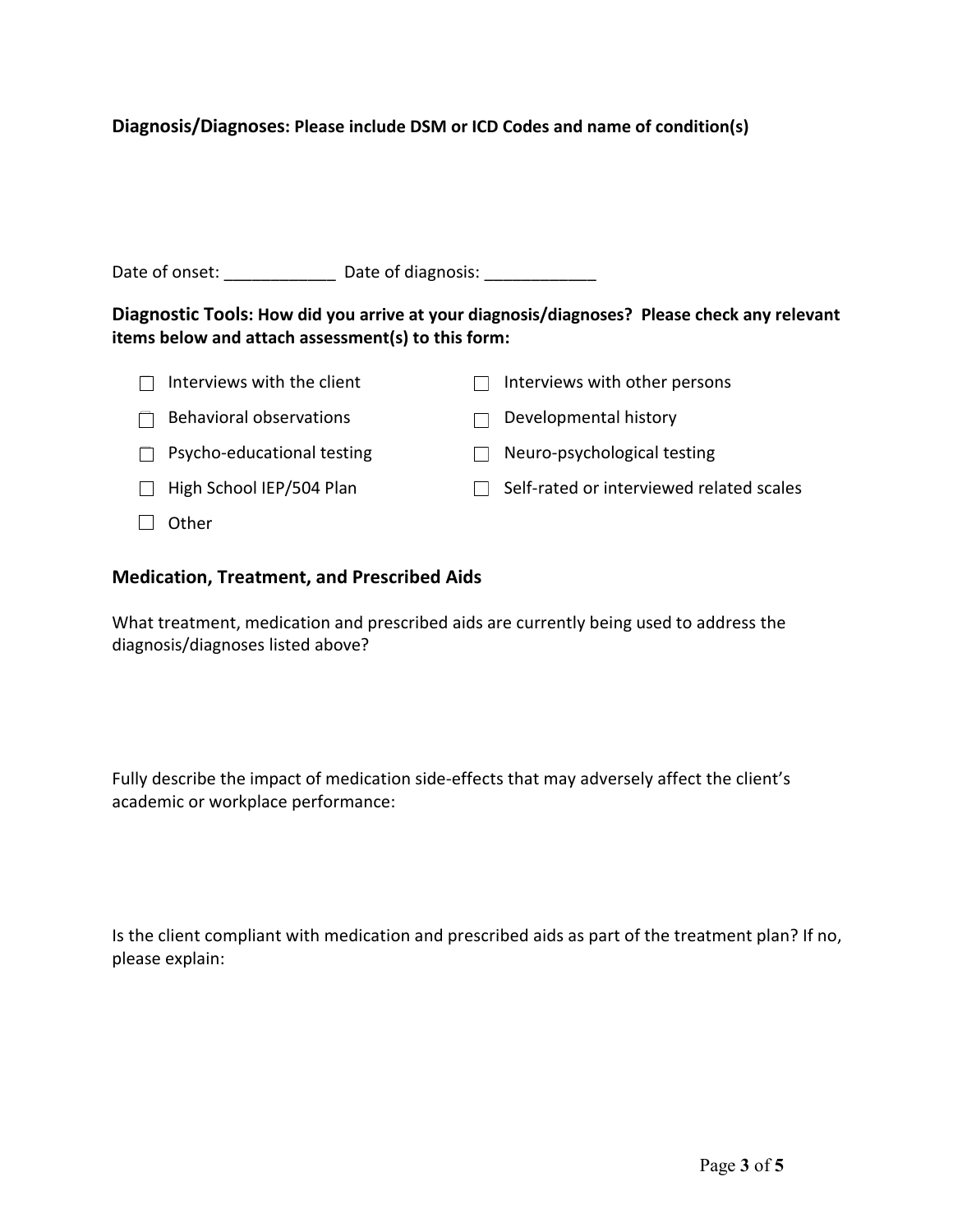# **Implications for Workplace or Academic/Student Life**

| <b>Major Life Activity</b>                           | <b>Explanation of Impact</b><br>Please describe the impact of<br>your client's condition as it<br>applies to each major life activity | <b>Recommendations for</b><br><b>Accommodations and Services</b><br>Please provide specific<br>recommendations to address<br>impacted major life activities |
|------------------------------------------------------|---------------------------------------------------------------------------------------------------------------------------------------|-------------------------------------------------------------------------------------------------------------------------------------------------------------|
| Concentration                                        |                                                                                                                                       |                                                                                                                                                             |
| <b>Mathematics</b>                                   |                                                                                                                                       |                                                                                                                                                             |
| Reading                                              |                                                                                                                                       |                                                                                                                                                             |
| Writing                                              |                                                                                                                                       |                                                                                                                                                             |
| <b>Staying on Task</b>                               |                                                                                                                                       |                                                                                                                                                             |
| <b>Completing Tasks</b>                              |                                                                                                                                       |                                                                                                                                                             |
| Listening                                            |                                                                                                                                       |                                                                                                                                                             |
| <b>Taking Lecture Notes</b>                          |                                                                                                                                       |                                                                                                                                                             |
| Managing Internal or<br><b>External Distractions</b> |                                                                                                                                       |                                                                                                                                                             |
| Time Management/<br>Organization                     |                                                                                                                                       |                                                                                                                                                             |